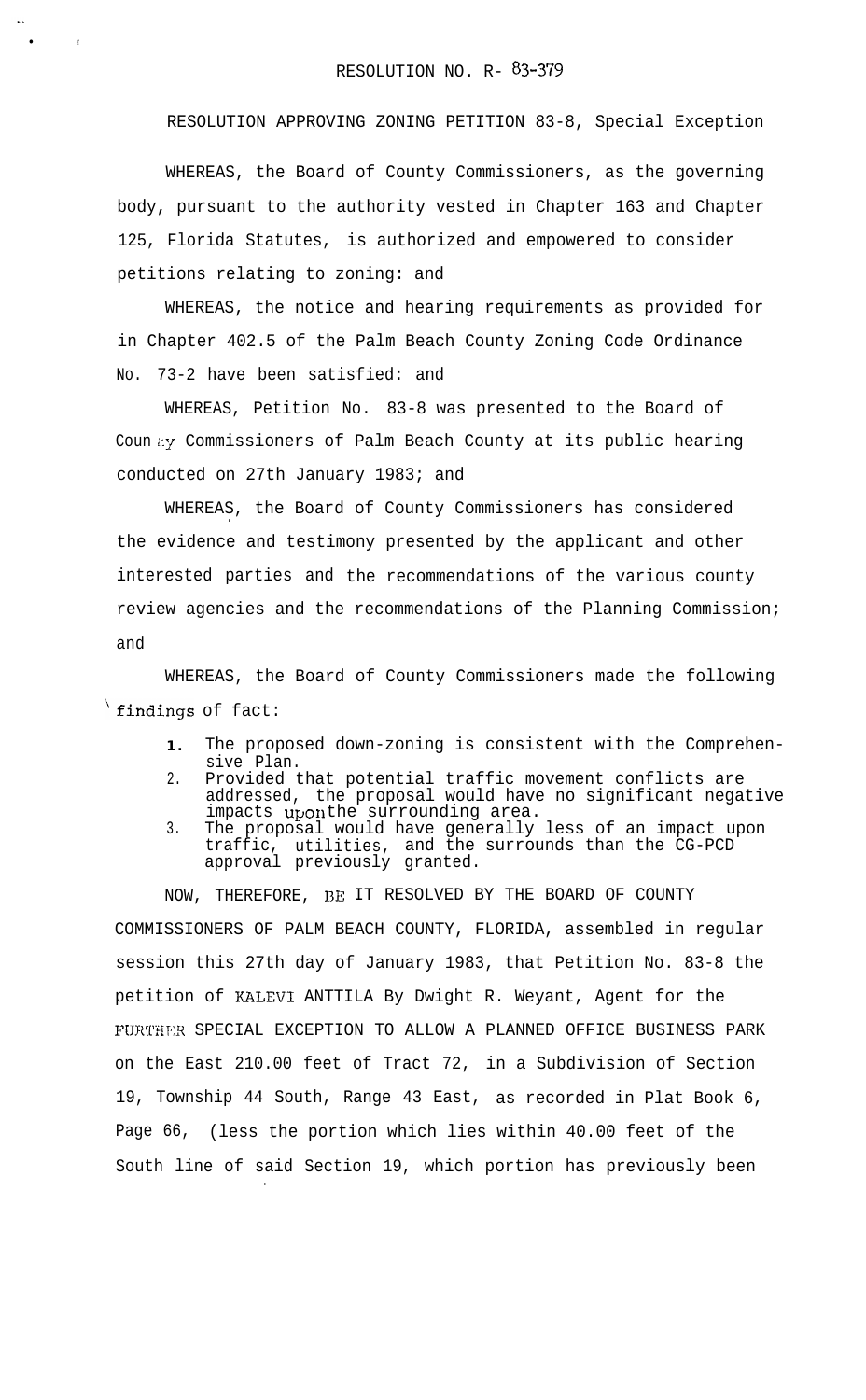Deeded to Palm Beach County for road right-of-way) and the South l/2 of Tract 73, according to the Subdivision of Section 19, Township 44 South, Range 43 East, as recorded in Plat Book 6, Page 66, less the South 25.00 feet thereof for Lake Worth Road and also less the East 75.69 feet thereof and also less the West 61.00 feet of the East 136.69 feet thereof, subject to an easement over the West 3.00 feet thereof for drainage purposes. Less, however, that portion of the above described parcels of land lying South of the proposed North right-of-way line of Lake Worth Road as shown on the Right-of-Way Map of Lake Worth Road as recorded in Road Book 5, Pages, 125 through 138. Said property located on the north side of Lake Worth Road (S.R. **802),** approximately .l **mile west** of Congress Avenue, was approved as amended, subject to the fol.lowing conditions:

.

- **1 .** Developer shall retain onsite 85% of the stormwater runoff generated by a three (3) year storm per requirements of the Permit Section, Land Development Division.
- **2 .** Property owner shall dedicate to Palm Beach County, within 90 days of this approval, an additional fifteen (15) feet for the ultimate right-of-way for 2nd Avenue North.
- **3 .** Developer shall construct a left turn lane east approach on 2nd Avenue North at the project's entrance road concurrent with a paving and drainage permit issued from the office of the County Engineer.
- **4 .** Developer shall align the project's east entrance with the existing median opening on Lake Worth Road.
- **5 .** The Petition is amended to retain and down-grade the Special Exception for a Planned Commercial Development to a Planned Office-Business Park in three self-contained, but jointly accessed phases.
- **6 .** Petitioner shall file a site plan showing the three, independent phases, which **may** be subsequently site planned separately on one drawing prior to site plan certification.
- **7 .** The developer shall pay Nine Hundred Thirty Eight Dollars (F938.00) per 1,000 square feet of medical office space and Two Hundred Fifty Dollars (\$250.00) per 1,000 square feet of general office space toward the cost of meeting this project's direct and identifiable traffic impact, to be paid at the time of ussuance of the Building Permit(s).

.